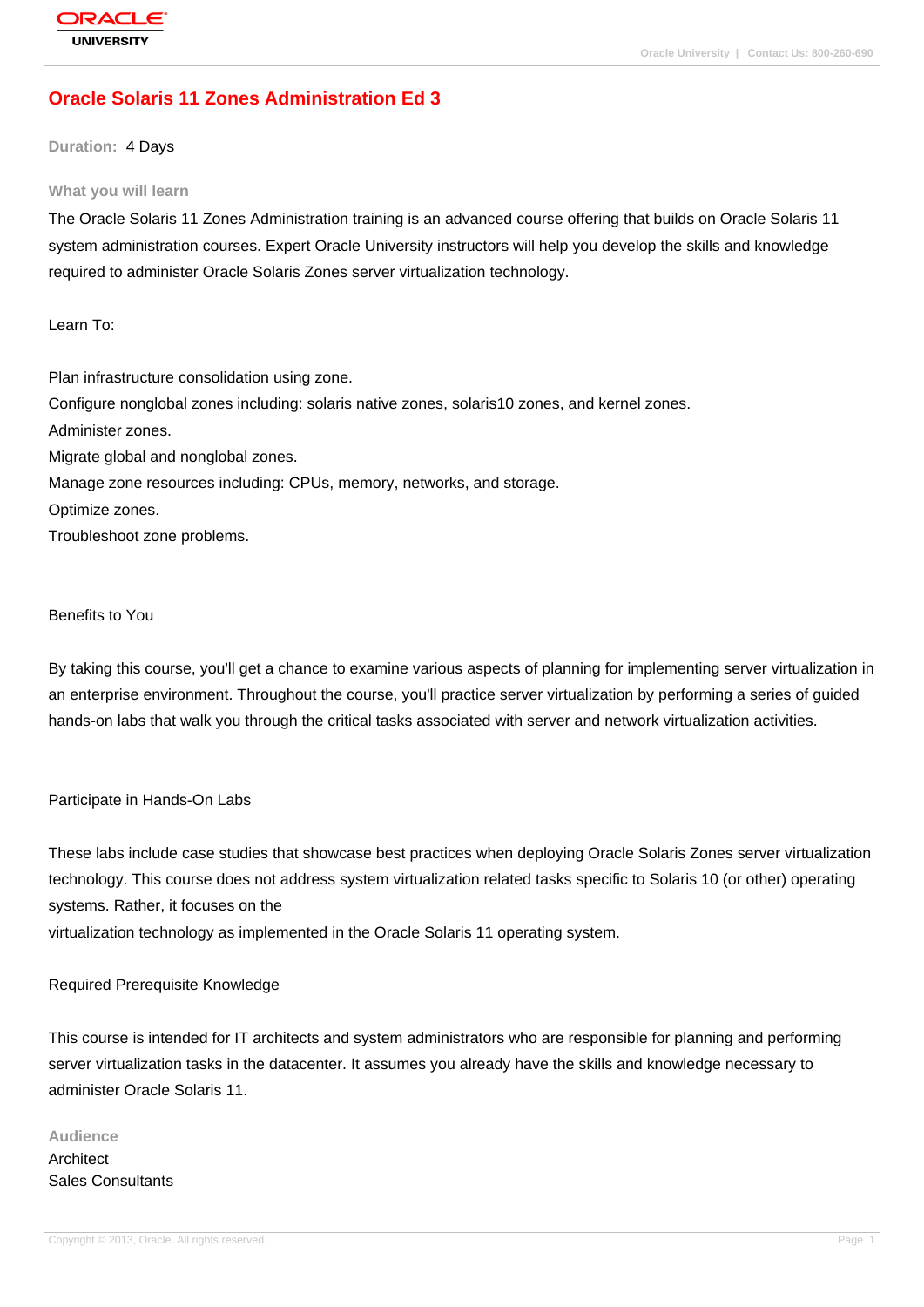Support Engineer System Administrator

#### **Related Training**

#### Required Prerequisites

Minimum two years experience working with Solaris operating system.

Oracle Solaris 11 System Administration Ed 4

Oracle Solaris 11 Advanced System Administration Ed 4

#### **Course Objectives**

Develop plans for deploying Oracle Solaris Zones server virtualization technology

Identify best practices associated with Oracle Solaris Zones server virtualization technology

Configure and deploy Oracle Solaris Zones server virtualization

Administer Oracle Solaris Zones

Monitor Oracle Solaris Zones resource utilization

Tune Oracle Solaris Zones for best performance

Troubleshoot problems related to Oracle Solaris Zones

#### **Course Topics**

#### **Introduction**

**Overview** Course Goals Course Agenda Introductions Your Learning Center

#### **Introducing the Oracle Solaris 11 Virtualization Technologies**

Introducing the Oracle Solaris 11 Virtualization Technologies Virtualization Technologies Oracle Solaris 11 Virtualization Technologies Virtualizing the Cloud

# **Introduction to Oracle Solaris Zones** Introduction to Oracle Solaris Zones Oracle Solaris Zones Architectural Overview Oracle Solaris Zones States Planning Oracle Solaris Zones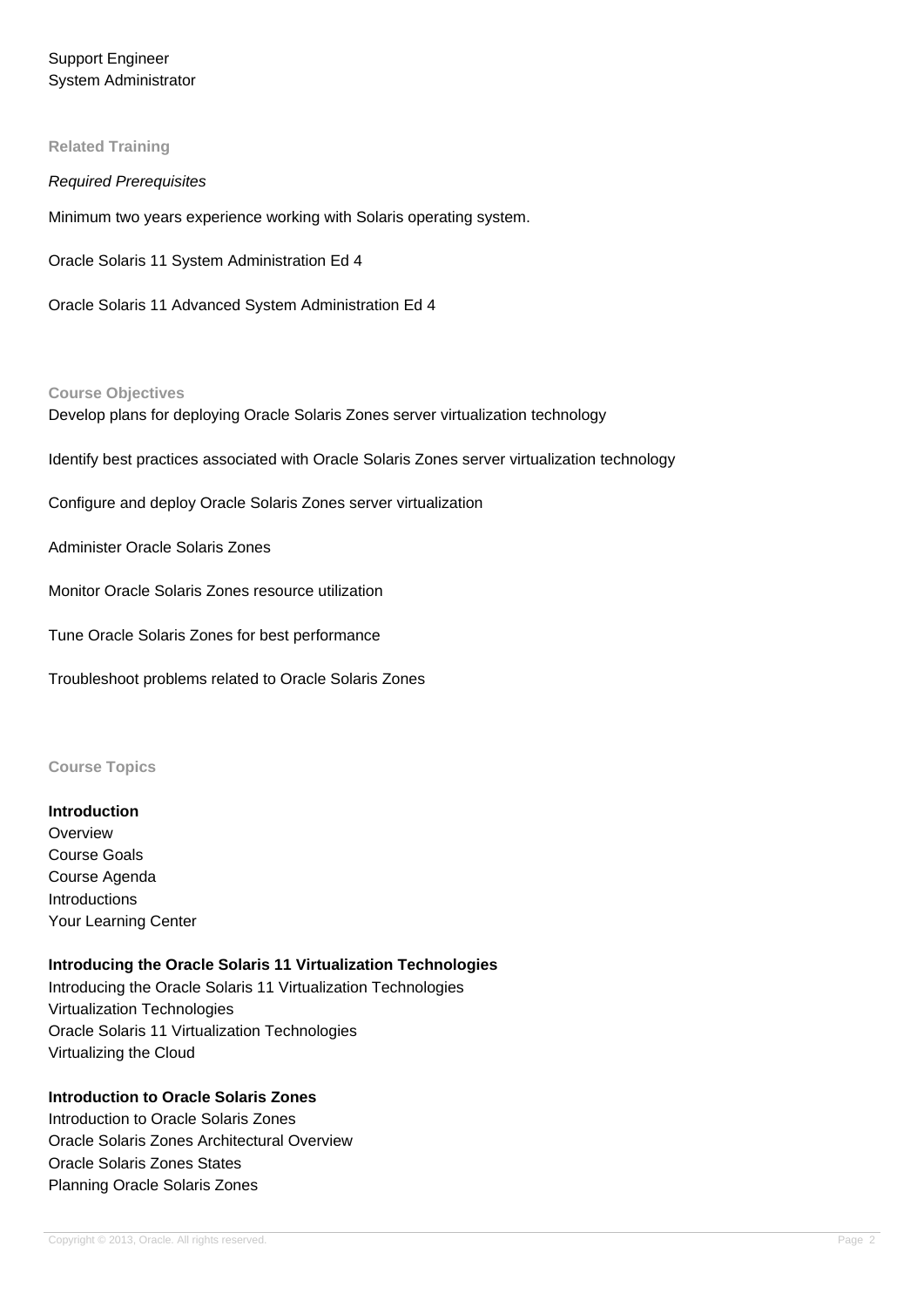# **Configuring Oracle Solaris Zones**

Non-global Zone Configuration Methods Zone Configuration Tools Zone Configuration Components Zone Template Properties Configuring Non-global Zones on a Local Host Solaris Kernel Zones Configuring a Non-Global Zone - Remote Host Immutable Global Zones

## **Deploying Zones Using Automatic Installation**

Installing a Zone Using AI How AI Works Zone Configuration File and Zone AI Manifest Configuring AI for Zone Installation Walkthrough Deploying the Zone

### **Migrating Oracle Solaris Systems and Zones**

Oracle Solaris Migration: Introduction The zonep2vchk Tool Using zonep2vchk to Create a Zone Configuration Migrating Solaris 11 Zones (V2V) Migrating Solaris 11 Global Zones (P2V) Migrating Kernel Zones The solaris10 Branded Zone Zones on Shared Storage (ZOSS)

### **Administering Oracle Solaris Zones**

Managing Zone Services Package Management in Non-Global Zones Cloning and Moving Non-Global Zones Using a Unified Archive to Clone a Zone Backing Up and Restoring Zone Using a Unified Archive to Backup and Restore a Zone

### **Administering Zone Networks**

Network Virtualization and Consolidation Building a Simple Virtual Network Configuring a Private Virtual Network Bandwidth Management IP Multipathing (IPMP) in Zones

### **Managing Zone Resources**

Introduction to Resource Management Live Zone Reconfiguration Projects and Tasks Fair Share Scheduler (FSS) Resource Pools Resource Capping Live Zone Reconfiguration

# **Monitoring and Tuning Oracle Solaris Zone Environments**